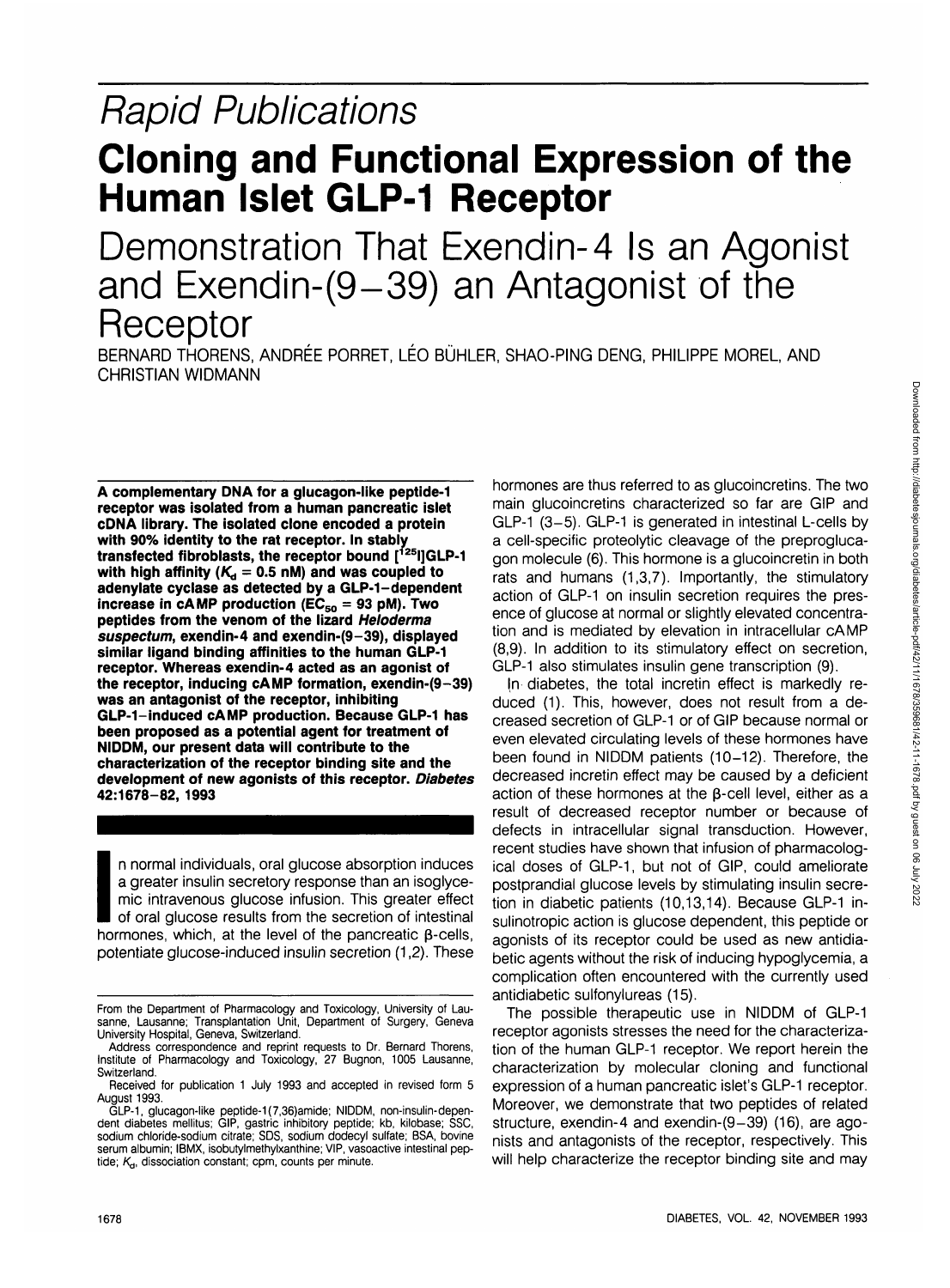B. THORENS AND ASSOCIATES

be an important step in the design of new antidiabetic drugs acting through the GLP-1 receptor.

## **RESEARCH DESIGN AND METHODS**

**Library construction and screening.** A human pancreatic islet cDNA library constructed in  $\lambda$ -gt11 (17) (gift of Mike M. Mueckler, Saint Louis, MO) was screened with a 1.12-kb KpnI-PstI fragment derived from the pGLPR-1 plasmid, which contains a full-length rat GLP-1 receptor cDNA (18). The probe was labeled by random priming (19) and hybridization was performed at reduced stringency:  $30\%$  formamide,  $5 \times SSC$  (1  $\times SSC$ : 150 mM NaCl, 15 mM Na3 citrate, pH 7.0), 0.2% SDS,  $5 \times$  Denhardt (1 x Denhardt: 0.2 g/L BSA, 0.2 g/L polyvinylpyrrolidone, 0.2 g/L Ficoll), 50 mM sodium phosphate, pH 6.8, 5 mM EDTA, and 100 ug/ml salmon sperm DNA, at 42°C for 18 h. Washings were done 4 times for 20 min in  $2 \times$  SSC, 0.2% SDS at 42°C. The filters were then exposed with an intensifier screen to Kodak XAR-5 films at -70°C. Positive clones were purified by two or three additional cycles of screening in the same conditions. A second human islet cDNA library was constructed as follows. Human islets purified by the method of Ricordi et al. (20,21) were used to prepare polyA RNA by the method of Gonda et al. (22). Double-stranded cDNAs were prepared from  $4 \mu q$  of polyA RNA and sizeselected according to Aruffo and Seed (23), as described previously (18). cDNA with sizes >1.6 kb were pooled and ligated in EcoRI-cut X-ZAP II (Stratagene, La Jolla, CA). The ligation reaction was used for packaging with GigaPack Gold extracts (Stratagene). The phages were then grown on a lawn of XL1-Blue bacteria. Screenwere then grown on a lawn or xLT-blue bacterial Screen-<br>ing of the unamplified library (5.10<sup>5</sup> independent plaque forming units) was performed with the partial clone obtain from the  $\lambda$ -gt11 library as a probe. Inserts of plaquepurified phages were excised into Bluescript  $SK(-)$  by superinfection with the helper phage R408 (Stratagene), as per the manufacturer's protocol.

**DNA sequencing and analysis.** Sequencing of the cDNA inserts was performed on double-stranded DNA cDNA inserts was performed on double-stranded DNA<br>by the chain termination technique (24) with Sequenase (U.S. Biochemical, Cleveland, OH) using synthetic primers derived from the deduced nucleotide sequence and buffer gradient gel electrophoresis (25). **Expression of the human GLP-1 receptor.** The cDNA

 $\epsilon$ xpression of the numan GLP-1 receptor. The CDNA clone encoding the complete GLP-1 receptor was subcloned into HindIII-BamHI-cut pcDNA-1 expression vector (InVitrogen, San Diego, CA). Chinese hamster fibroblasts (CHL cells, ATCC CCL39) were cotransfected with the receptor cDNA in the pcDNA-1 vector and the pWL-neo vector (Stratagene) containing the neomycin resistance gene. Clones were selected in the presence of 0.8 mg/ml G418 (Geneticin, Gibco/BRL, Gaithersberg, MD). Iodinated GLP-1 was bound at  $4^{\circ}$ C for 15-18 h in Hank's balanced salt solution containing 20 mM HEPES, pH 7.4, 0.5% BSA, and 1 mM phenylmethylsulfonylfluoride. The cells were then washed 4 times with icecold saline solution, lysed in 0.2 N NaOH, 1% SDS, and the radioactivity was measured with a  $\gamma$ -counter. GLP-1 and the other peptides were from Peninsula (Belmont,



**FIG. 1. Schematic representation of the Isolated human GLP-1 receptor cDNA clones and sequence of a dlnucleotlde repeat-containing, probably intronlc, segment. Clone hGLPR-20 extends from nucleotide 693 of the coding region down to a polyA tail. Clone hGLPR-6(20) contains the complete coding region and part of the 3'-untranslated region. The sequence of the segment containing the (CA)18 repeat, which is not found In clone hGLPR-20, is also** shown. The sequence of both clones is otherwise identical. (**E** Coding region; (-----), untranslated regions. **Coding region; ( ), untranslated regions.**

CA) or Bachem (Torrence, CA) except exendin-4 and exendin-(9-39), which were gifts from Dr. John Eng (VA Medical Center, Bronx, NY), lodination of GLP-1 was performed as described previously (18).

**cAMP assay.** Cells plated in 12-well plates were loaded with 2 mCi tritiated adenine (TRK311, Amersham, Amersham, UK) for 5 h at 37°C. Stimulation with peptides at different concentrations or with 100 mM forskolin was for 8-15 min at 37°C in the presence of 1 mM IBMX. After removal of the medium, cells were lysed with 1 ml of 5% trichloroacetic acid containing 0.1 mM cAMP and 0.1 mM ATP, and the intracellular tritiated cAMP was separated on Sephadex and alumina columns as described previously (26).

## **RESULTS**

Screening of a human  $\lambda$ -gt11 cDNA library was performed with the rat GLP-1 receptor cDNA (18). A single clone with high (83%) nucleotide sequence identity to the rat receptor was isolated. This cDNA clone (hGLPR-20) (Fig. 1) contained only part of the coding region, from nucleotide 689 to the translation termination codon, plus the entire 3'-untranslated region. No other clones for this receptor could be found in this library. A new human islet cDNA library was therefore constructed in the X-ZAP II vector and screened at high stringency with clone hGLPR-20. One clone (hGLPR-6[20]) (Fig. 1) contained a cDNA coding for a full-length GLP-1 receptor. The deduced amino acid sequence was 90% identical and 96% homologous to the rat receptor (18) (Fig. 2). The cDNA clone hGLPR-6(20) has, in the 3'-untranslated region, a nucleotide sequence not found in clone hGLPR-20 (Fig. 1) and that contains a dinucleotide (CA)18 repeat. This segment may be an intronic sequence that was part of an incompletely spliced mRNA. The boundaries of this sequence indeed conform to the canonical nucleotide sequences bordering the end of introns (26) (Fig. 1). However, the same dinucleotide repeat was found at a similar location in the three previously cloned rat GLP-1 receptor cDNAs (18). Therefore, the presence of this CA repeat in the 3'-untranslated region may be part of, and of functional significance, for the mature receptor mRNA. This region of the receptor mRNA is, however, less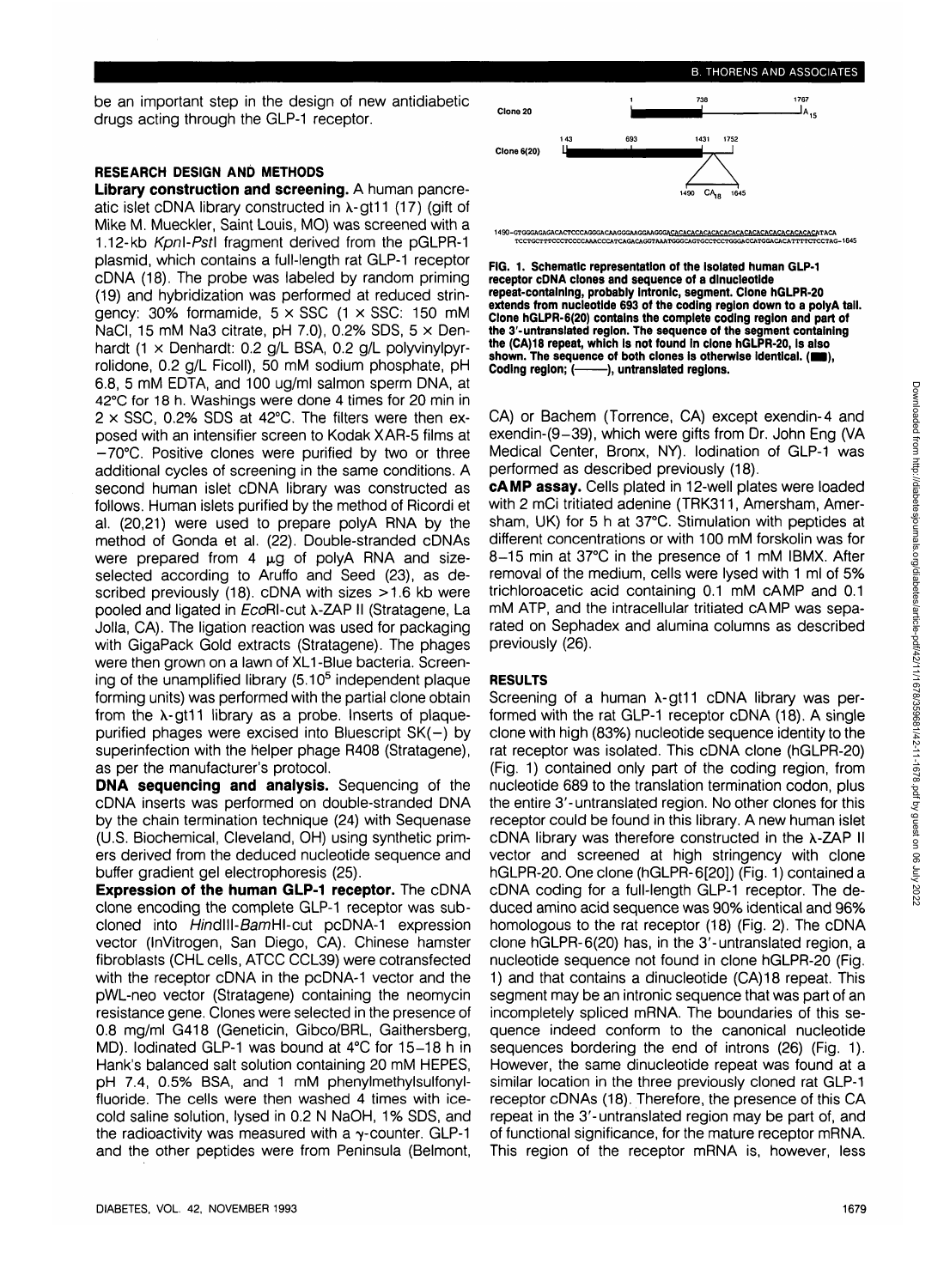#### AGONIST OF THE HUMAN GLP-1 RECEPTOR

| 1 MAGAPGPLRLAVLLLGMVGRAGPRPQGATVSLWETVQKWREYRRQCQRSL 50                                                      |  |
|--------------------------------------------------------------------------------------------------------------|--|
|                                                                                                              |  |
| 1 MAVTPSLLRLALLLLGAVGRAGPRPQGATVSLSETVQKWREYRHQCQRFL 50                                                      |  |
|                                                                                                              |  |
| 51 TEDPPPATDLFCNRTFDEYACWPDGEPGSFVNVSCPWYLPWASSVPQGHV 100                                                    |  |
| 11. L                                                                                                        |  |
| 51 TEAPLLATGLFCNRTFDDYACWPDGPPGSFVNVSCPWYLPWASSVLQGHV 100                                                    |  |
|                                                                                                              |  |
| 101 YRFCTAEGLWLQKDNSSLPWRDLSECEESKRGERSWGEEQLLFLYIIYTV 150<br>11111111:11:11111111111111111.11111111 1111111 |  |
| 101 YRFCTAEGIWLHKDNSSLPWRDLSECEESKQGERNSPEEQLLSLYIIYTV 150                                                   |  |
| IJ<br>1                                                                                                      |  |
| 151 AYALSFSALVIASAILLGFRHLHCTRNYIHLNLFASFILRALSVFIKDAA 200                                                   |  |
|                                                                                                              |  |
| 151 GYALSFSALVIASAILVSFRHLHCTRNYIHLNLFASFILRALSVFIKDAA 200                                                   |  |
| III                                                                                                          |  |
| 201 LKWMYSTAAQQHQWDGLLSYQDSLSCRLVFLLMQYCVAANYYWLLVEGVY 250                                                   |  |
|                                                                                                              |  |
| 201 LKWMYSTAAQQHQWDGLLSYQDSLGCRLVFLLMQYCVAANYYWLLVEGVY 250                                                   |  |
| $\overline{IV}$                                                                                              |  |
| 251 LYTLLAFSVFSEQWIFRLYVSIGWGVPLLFVVPWGIVKILYEDEGCWTRN 300                                                   |  |
|                                                                                                              |  |
| 251 LYTLLAFSVFSEORIFKLYLSIGWGVPLLFVIPWGIVKYLYEDEGCWTRN 300                                                   |  |
| v<br>301 SNMNYWLIIRLPILFAIGVNFLIFVRVICIVVSKLKANLMCKTDIKCRLA 350                                              |  |
|                                                                                                              |  |
| 301 SNMNYWLIIRLPILFAIGVNFLVFIRVICIVIAKLKANLMCKTDIKCRLA 350                                                   |  |
| VII<br>VI                                                                                                    |  |
| 351 KSTLTLIPLLGTHEVIFAFVMDEHARGTLRFIKLFTELSFTSFQGLMVAI 400                                                   |  |
|                                                                                                              |  |
| 351 RSTLTLIPLLGTHEVIFAFVMDEHARGTLRFVKLFTELSFTSFQGFMVAV 400                                                   |  |
|                                                                                                              |  |
| 401 LYCFVNNEVQLEFRKSWERWRLEHLHIQRDSSMKPLKCPTSSLSSGATAG 450                                                   |  |
|                                                                                                              |  |
| 401 LYCFVNNEVOMEFRKSWERWRLERLNIQRDSSMKPLKCPTSSVSSGATVG 450                                                   |  |
|                                                                                                              |  |
| 451 SSMYTATCOASCS 463                                                                                        |  |
| 11:1.1111.111<br>451 SSVYAATCONSCS 463                                                                       |  |
|                                                                                                              |  |



GLP-1(7-36)amide receptor (upper sequence) and comparison with the rat receptor sequence (lower sequence). The receptors are 90%<br>identical and 95% homologous. Asterisks indicate the positions of the six cysteines, which are perfectly conserved in the extracellular domain of all the members of this G protein-coupled receptor family. Arrowheads denote N-glycosylation sites. The position and numbering of the seven transmembrane domains is indicated by horizontal lines above the sequence.

conserved between human and rat (62% identity) compared with the nucleotide sequence of the coding region (86% identity). Northern blot analysis of islet polyA RNA with the cloned cDNA revealed the presence of a major 2.6-kb transcript and less abundant transcripts of 4.1, 5.0, and 6.0 kb (Fig. 3). Hybridization of a blot containing 2 µg of polyA RNA from human heart, brain, placenta, lung, liver, skeletal muscle, kidney, and pancreas did not reveal the presence of any hybridizing bands.

Chinese hamster fibroblasts (CHL cells) transfected with the receptor cDNA displayed high affinity binding sites for  $[1251]$ GLP-1(7-36) amide (Fig. 4) with a calculated  $K<sub>d</sub>$  of 0.5 nM. As for the rat receptor (18), binding of iodinated GLP-1 could not be displaced by GIP, secretin, or VIP (not shown). Binding could be displaced by 70% by oxyntomodulin or by the extended form of GLP-1, GLP-1(1-36)amide, but only when present at a concentration of 1 µM (not shown). Interestingly, however, exendin-4 and exendin-(9-39) displaced radioiodinated GLP-1 binding with IC<sub>50</sub>s of 0.5 nM and 1.7 nM, respectively. These values were not significantly different from that of GLP-1.

Coupling of the receptor to adenylate cyclase was



FIG. 3. Northern blot analysis of the GLP-1 receptor transcripts in 0.5 mg polyA RNA from human pancreatic Islets. A major 2.6-kb transcript is detected as well as less abundant transcripts of 4.1, 5.0. and 6.0 kb.

assessed by measuring cAMP production after exposure of fibroblasts stably expressing the human GLP-1 receptor to increasing concentrations of GLP-1. Figure 5 shows a dose-dependent accumulation of cAMP (11- to 12-fold maximal stimulation over basal,  $EC_{50} = 93$  pM) in response to GLP-1. No GLP-1-induced increase in intracellular cAMP could be detected in cells transfected with



FIG. 4. Displacement of [1251]GLP-1 binding to its receptor by cold peptides. Transfected CHL cells were incubated in the presence of 20 pM radioiodinated GLP-1 and increasing concentrations of GLP-1, exendin-4, or exendin-(9-39) for 15 h at 4°C. GLP-1 displaced radioactive tracer binding with a  $K_q$  of 0.5 nM, exendin-4 with a  $K_q$  of 0.3 nM, and exendin-(9-39) with a  $K_q$  of 1.7 nM. Binding in the absence of competitor peptides and in the presence of  $1 \mu M$  GLP-1: 291 ± 25 ( $n = 9$ ) vs. 39 ± 5 cpm ( $n = 6$ ), respectively.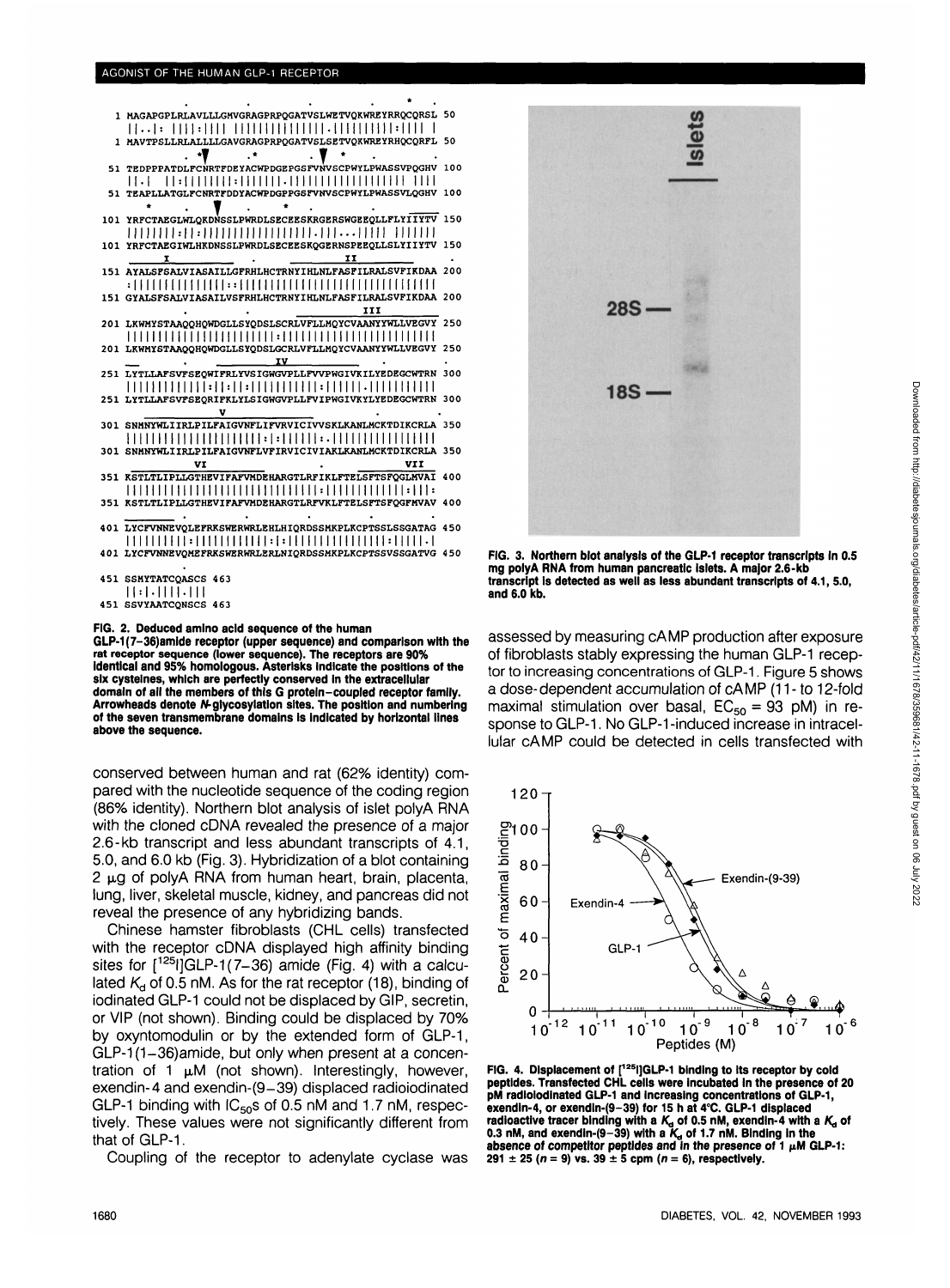

**FIG. 5. GLP-1 and exendln-4, but not exendln-(9-39), are agonists of the human GLP-1 receptor. Transfected or nontransfected CHL cells were exposed to Increasing concentrations of GLP-1, exendln-4, and exendln-(9-39); and production of cAMP was measured as described in METHODS. In transfected fibroblasts, exendin-4 (** $\Box$ **) and GLP-1 (** $\bullet$ **) induced a dose-dependent Increase In cAMP production. Exendin-4 did not however induce cAMP formation In nontransfected flbroblasts (x). Exendln-(9-39) did not induce cAMP formation in** receptor-expressing fibroblasts ( $\triangle$ ). Data are expressed as the **percentage of maximal response (100 nM agonist on receptor-transfected cells). Basal cAMP levels (In cpm) In transfected CHL cells and nontransfected cells:**  $282 \pm 132$  $(n = 6)$  **vs.**  $637 \pm 19$ **(n = 2), respectively. Maximal cAMP levels in transfected cells, exendin-4 and GLP-1: 3397 ± 220 (n = 2) vs. 3173 ± 97 cpm (n = 2), respectively. Forskolln-induced cAMP levels in transfected and nontransfected cells: 4706 ± 208 (n = 4) vs. 10845 ± 150 (n = 2), respectively.**

the expression vector alone (not shown). Exposure of receptor-transfected fibroblasts, but not of nontransfected CHL cells, to exendin-4 induced the production of cAMP with an  $EC_{50}$  of  $\sim$ 33 pM (11- to 12-fold maximal stimulation over basal). Exendin-(9-39) did not induce any detectable production of cAMP in transfected cells. Importantly however, exendin-(9-39) was able to dose dependently block the production of cAMP induced by GLP-1 (Fig. 6). Exendin-(9-39) is therefore an antagonist of the cloned human GLP-1 receptor.

## **DISCUSSION**

Agonists of the GLP-1 receptor might be used as antidiabetic agents (11,13,14). The present characterization of a human pancreatic islet's GLP-1 receptor is therefore of critical importance for the development of new therapeutic agents. Indeed, although highly homologous to the rat receptor (18), the human receptor may display different binding properties for a putative nonpeptide agonist, as has been reported for the human and canine cholecystokinin-B/gastrin receptor (27). Furthermore, we demonstrate that two peptides isolated from the venom of the lizard Heloderma suspectum, exendin-4 and exendin-(9-39) (16), which show high sequence similarity to GLP-1, can bind the cloned human receptor with high affinity. In a previous report (28), GLP-1 was shown to displace exendin-4 and exendin-(9-39) from their binding sites on pancreatic acini, suggesting that GLP-1 could bind to a receptor common to these peptides. The molecular nature of the pancreatic acini binding site was



**FIG. 6. Exendln-(9-39) is an antagonist of the human GLP-1 receptor. Transfected CHL cells were incubated in the presence of 1 nM GLP-1 and increasing concentrations of exendin-(9-39). The production of cAMP was dose dependently Inhibited by exendin-(9-39). Data are expressed as the percentage of maximal response (1 nM GLP-1). Basal cAMP level and the cAMP level in the presence of 1 nM of GLP-1:**  $205 \pm 5$  (n = 4) vs. 4210  $\pm$  177 cpm (n = 2), respectively.

not identified. It may have been different from the cloned GLP-1 receptor because in humans (this report) and in rats (18), no GLP-1 receptor mRNA could be detected by Northern blot analysis of total pancreas RNA, although it was abundant in Langerhans islets. Interestingly, whereas exendin-4 acted as an agonist of the receptor, exendin-(9-39) behaved as a perfect antagonist and was able to block GLP-1 -induced cAMP formation. Structurally, 7 of 8 amino terminal amino acids are identical between exendin-4 and GLP-1 (28). On the remainder of the molecule, only 9 of 22 amino acids are conserved between exendin-4, exendin-(9-39), and GLP-1. This suggests that some residues in the COOH-terminal end of these peptides may be sufficient for binding but that agonist properties require the presence of the highly conserved 8 amino-terminal residues.

The glucoincretin effect is reduced in diabetic patients, probably because of a defect in binding or signaling by these hormones at the  $\beta$ -cell level (10-12). A lack of or decreased glucoincretin effect by GLP-1 may be a cause in the development of diabetes. The presently described cDNA may therefore also help us understand the regulated expression of this receptor in the development of diabetes, and the identification of a microsatellite in the 3'-untranslated region of the cDNA may, if polymorphic, be used for genetic studies aimed at linking a defect in this gene with development of diabetes.

## **ACKNOWLEDGMENTS**

This work was supported by Grant 31-30313.90 from the Swiss National Science Fund and Grant 192038 (to B.T.) from the Juvenile Diabetes Foundation International. B.T. is recipient of a Career Development Award from the Swiss National Science Fund.

We thank Dr. John Eng (VA Medical Center, Bronx, New York) for the generous gift of exendin peptides.

The nucleotide sequence of the cloned receptor has